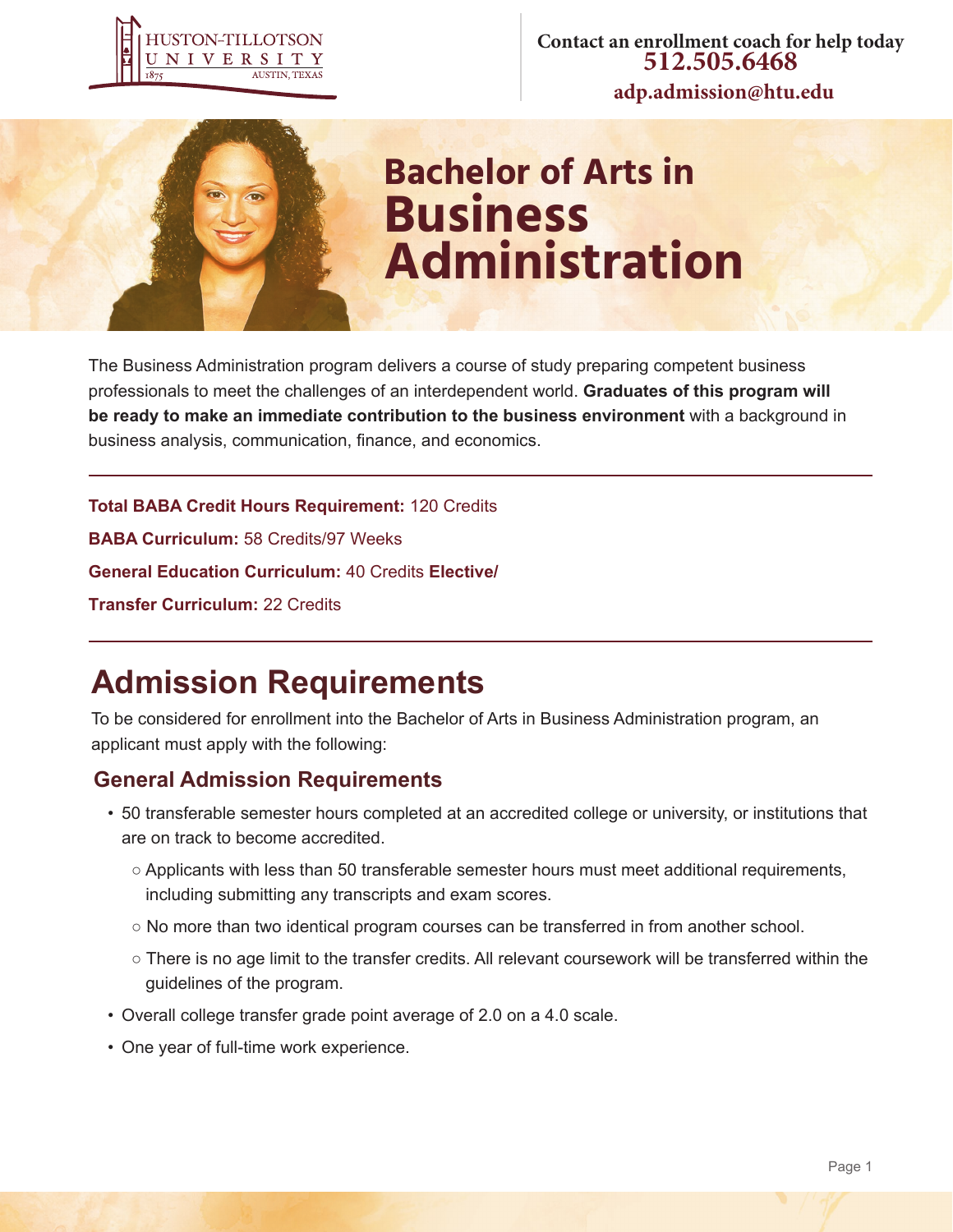

### **General Admission Requirements (continued)**

- Students who speak English as a second language (ESL) must take one of the following exams to show proficiency in the English language:
	- Paper-based Test of English as a Foreign Language (TOEFL)
		- Must earn a score of 500 or higher
	- Internet-based Test of English as a Foreign Language (TOEFL)
		- Must earn a score of 61 or higher
	- Applicants who graduated from a U.S. high school or earned at least 6 credits at a U.S. college with a passing grade point average may be exempt from these exams.

*Applicants may be considered for admission as further defined in the Admission Policies and Transfer of Credit Agreement.*

## **Graduation Requirements**

- Complete all courses in the BABA major with a grade of "C" or better.
- Fulfill all required general education credits.
- Earn a minimum of 120 credits with a minimum cumulative GPA of 2.0.
- Payment of all tuition and fees.

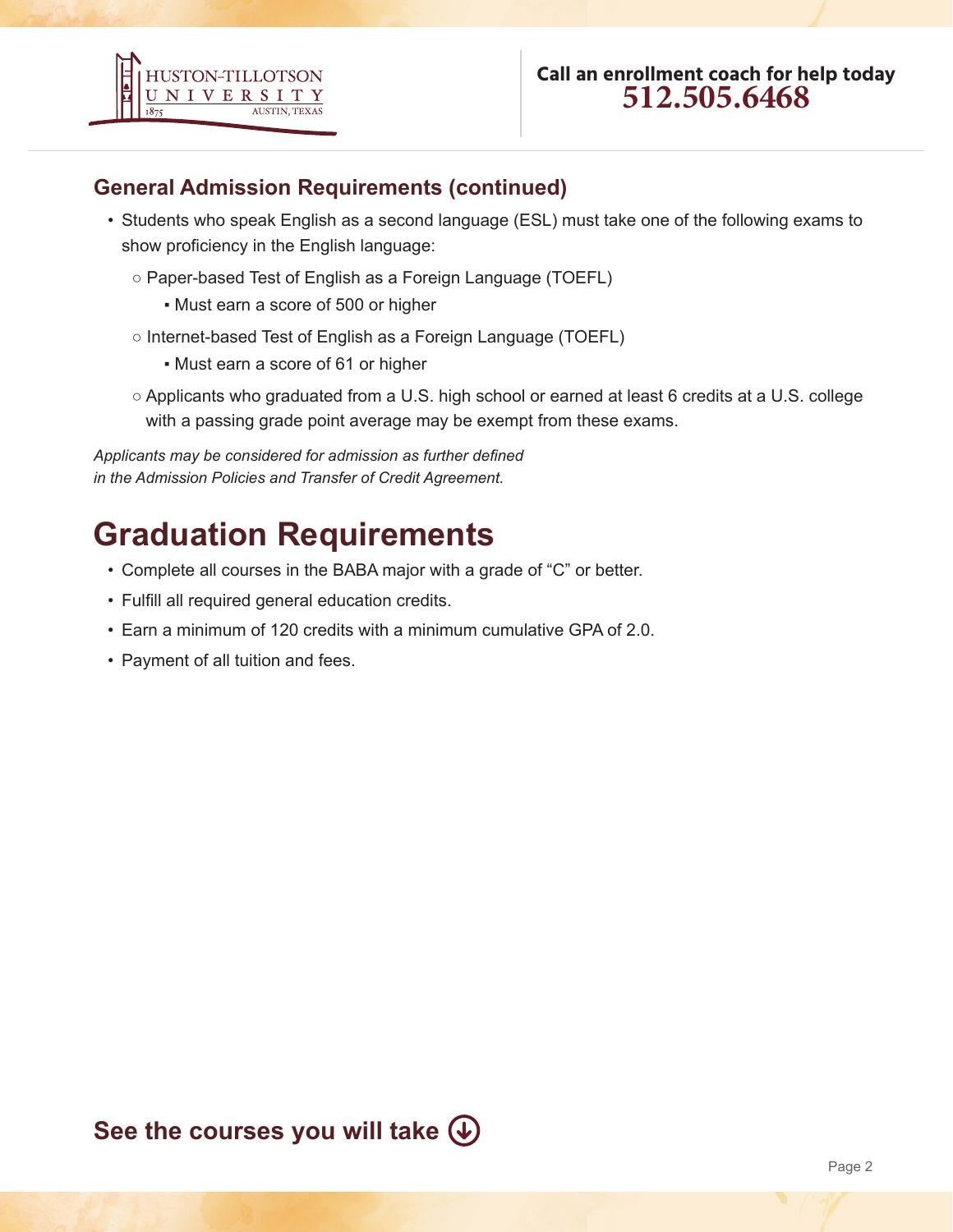

## **Courses in BABA**

### **BUSI 3313 Professional Development (3 credits/5 weeks)**

This course is designed to facilitate teambuilding as well as the process of adapting to the academic environment. Emphasis will be placed on group interaction, understanding and appreciating the views of others, and personal growth. In addition, students will be introduced to available resources such as the library and Internet tools that will be critical to their success in the academic setting.

### **BUSI 2301 Business Communication (3 credits/5 weeks)**

This course combines oral and written communication theory, practice, and technical report writing. Emphasis is placed on instilling an awareness of correct grammar and punctuation in writing for business applications. Also, students develop knowledge from hands-on experience with different information processing equipment and are provided laboratory experience entering information into the computer.

# **MGMT 3311**

### **Principles of Management (3 credits/5 weeks)**

An examination of the fundamental theories and techniques that influence contemporary management approaches. This course introduces students to how management is practiced and how these practices have developed.

### **MGMT 1324 Mathematical Concepts for Business (3 credits/5 weeks)**

A course in finite mathematics for business and economics students including sets; basic algebraic properties; linear equations and inequalities; functions and graphs; the exponential and logarithmic functions; the mathematics of finance; systems of linear equations and matrices; linear inequalities and linear programming; the simplex method; and an introduction to probability.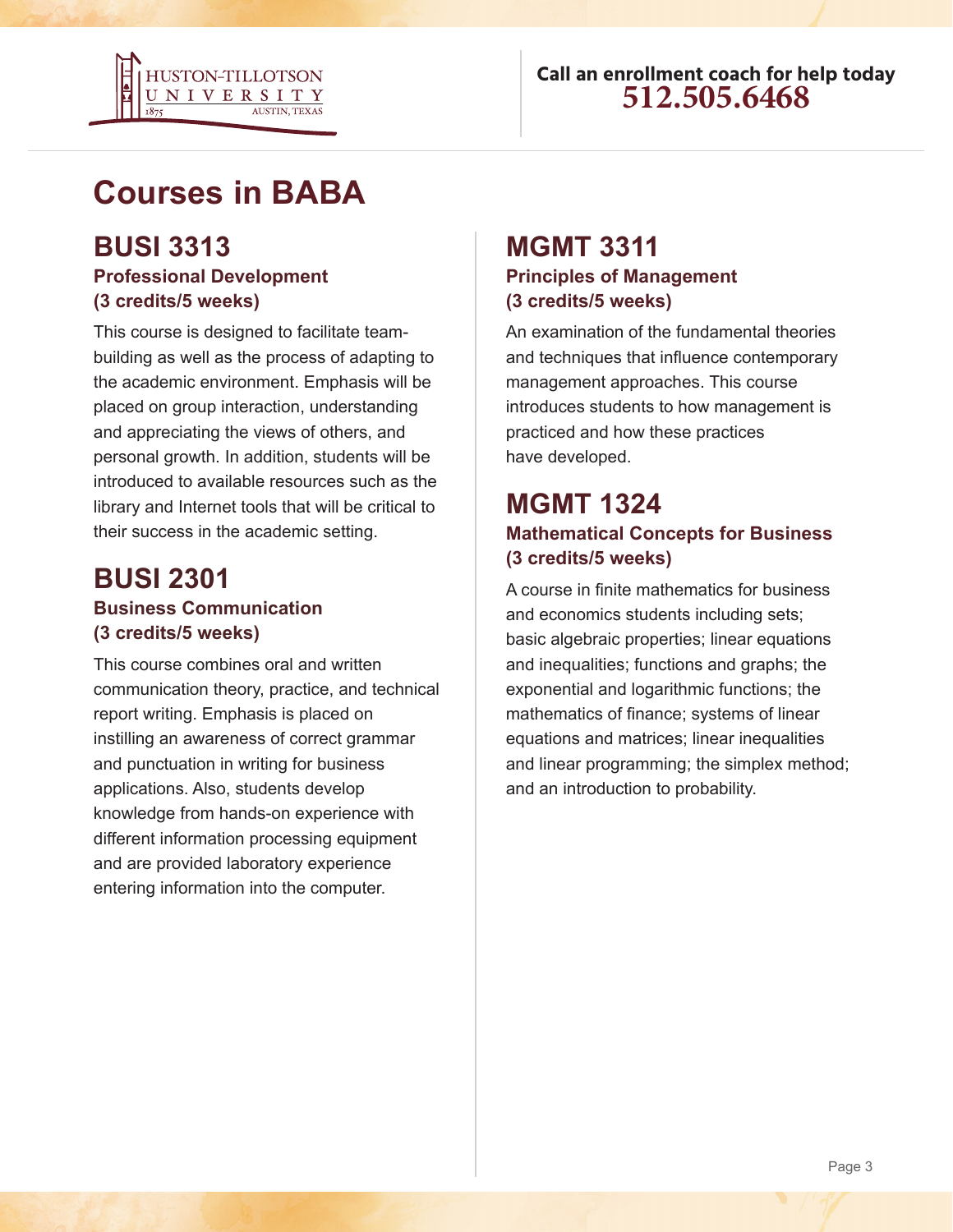

## **Courses in BABA**

### **MGMT 4322**

### **Human Resource Management (3 credits/5 weeks)**

Basic techniques of management of human resources and human relations: job analysis; job rating and classification; selection, training, and promotion; employee health/welfare and safety; remuneration of employees; labor turnover; employeremployee relations; government legislation; and labor relations.

### **BUSI 3401 Quantitative Business Analysis (4 credits/7 weeks)**

This course is an introduction to quantitative methods used in analyzing problems for business decision making. A major emphasis is placed on mathematics of finance and the solving of business problems. In addition, instruction in the statistical analysis for business, operations management, and techniques for management of direct resources required to produce goods and services is provided. This course entails three hours of lecture and one hour of laboratory work per week.

### **BUSI 3312**

**Legal, Social, and Ethical Aspects of Business (3 credits/5 weeks)**

This course is a general introduction to business law governing transactions, with emphasis on the fundamental principles of contracts, agency, and negotiable instruments. Besides being introduced to the role of the court systems in business, students are also introduced to the social and ethical responsibilities of management.

### **ACCT 2301 Principles of Financial Accounting (3 credits/5 weeks)**

A study of the fundamental principles and problems involved in accounting for the major forms of business organizations. Recording techniques are examined and accounting concepts are explored. This course introduces concepts of financial accounting.

### **ECON 2301 Microeconomics (3 credits/5 weeks)**

An introduction to the basic descriptive, analytical, and policy problems found at the microeconomic level. Emphasis will be placed on the roles of supply, demand, and price in the allocation of scarce resources.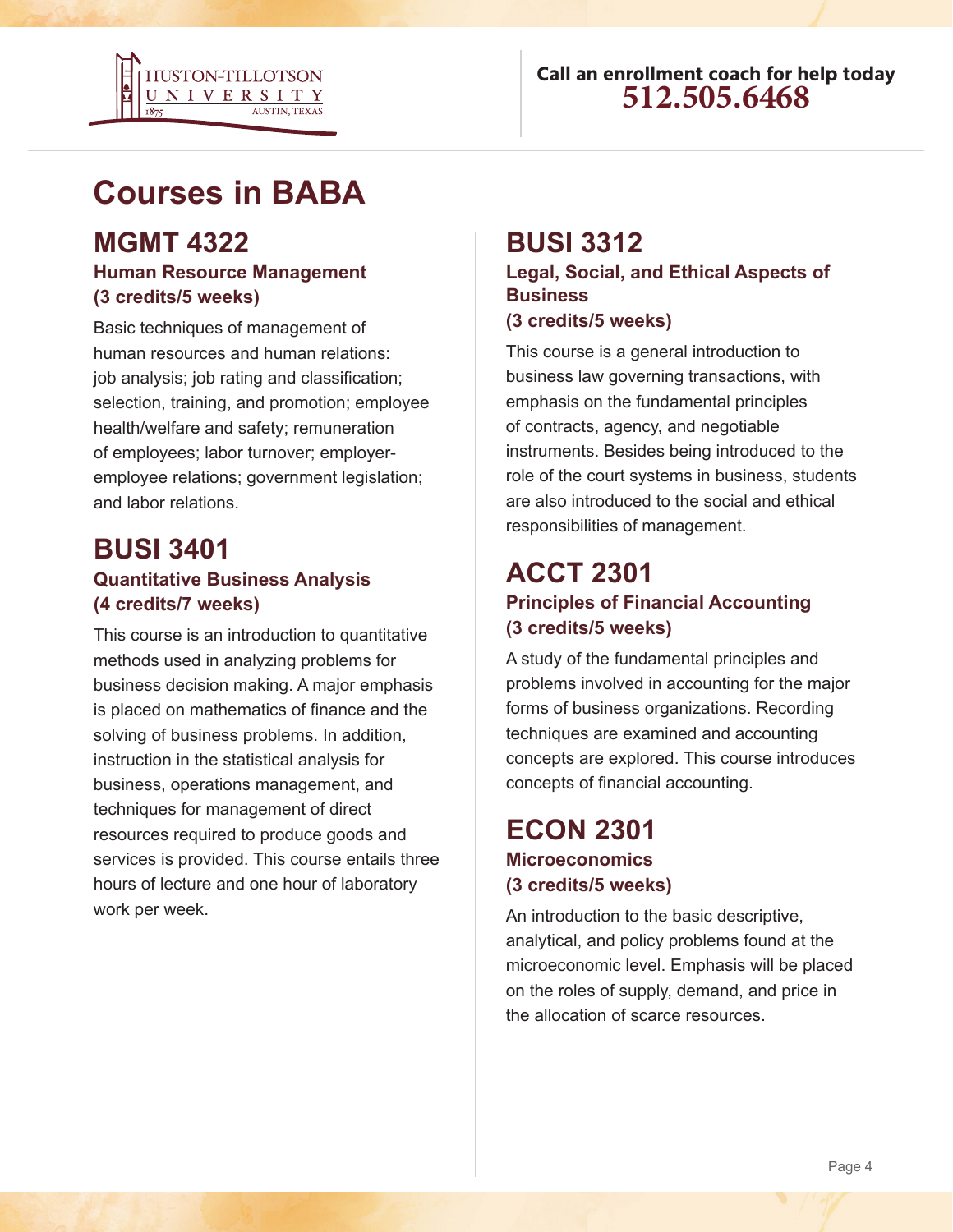

## **Courses in BABA**

### **ECON 2302**

#### **Macroeconomics (3 credits/5 weeks)**

An introduction to the basic descriptive, analytical, and policy problems found at the macroeconomic level. Emphasis will be placed on the roles of money and banking, aggregate supply and demand, and national income accounting.

### **FINA 3311**

### **Introduction to Corporate Finance (3 credits/5 weeks)**

A study of economic and institutional aspects of the financial environment and basic techniques of financial management of a firm.

## **MGMT 3324**

#### **Managing Diversity (3 credits/5 weeks)**

This course is designed to introduce students to techniques used by organizations to learn how to "manage" people's differences in ways that make workers more productive and more compatible team members. The focus will be on developing one's ability to understand and appreciate individual differences and to work productively, particularly on teams, with people from diverse backgrounds, cultures, and ethnicities. This course will also focus on the needs for both individual understanding of differences and organizational systemic change.

### **ACCT 2302**

#### **Principles of Managerial Accounting (3 credits/5 weeks)**

This course is designed to help the students use the basic methods of internal accounting, reporting, and analysis to support managerial decision making, planning, and control of operations. This course introduces concepts of managerial accounting.

### **MKTG 3311 Principles of Marketing (3 credits/5 weeks)**

Principles of Marketing is an introductory course that emphasizes the key concepts and issues underlying the modern practice of marketing. The role of marketing in the organization and in society is examined and analyzed. Course content includes the general nature of marketing in a macro and micro context, the marketing concept, buyer behavior, and the marketing organization. The marketing process is analyzed through the four main decision areas of products and services, distribution, promotion, and pricing.